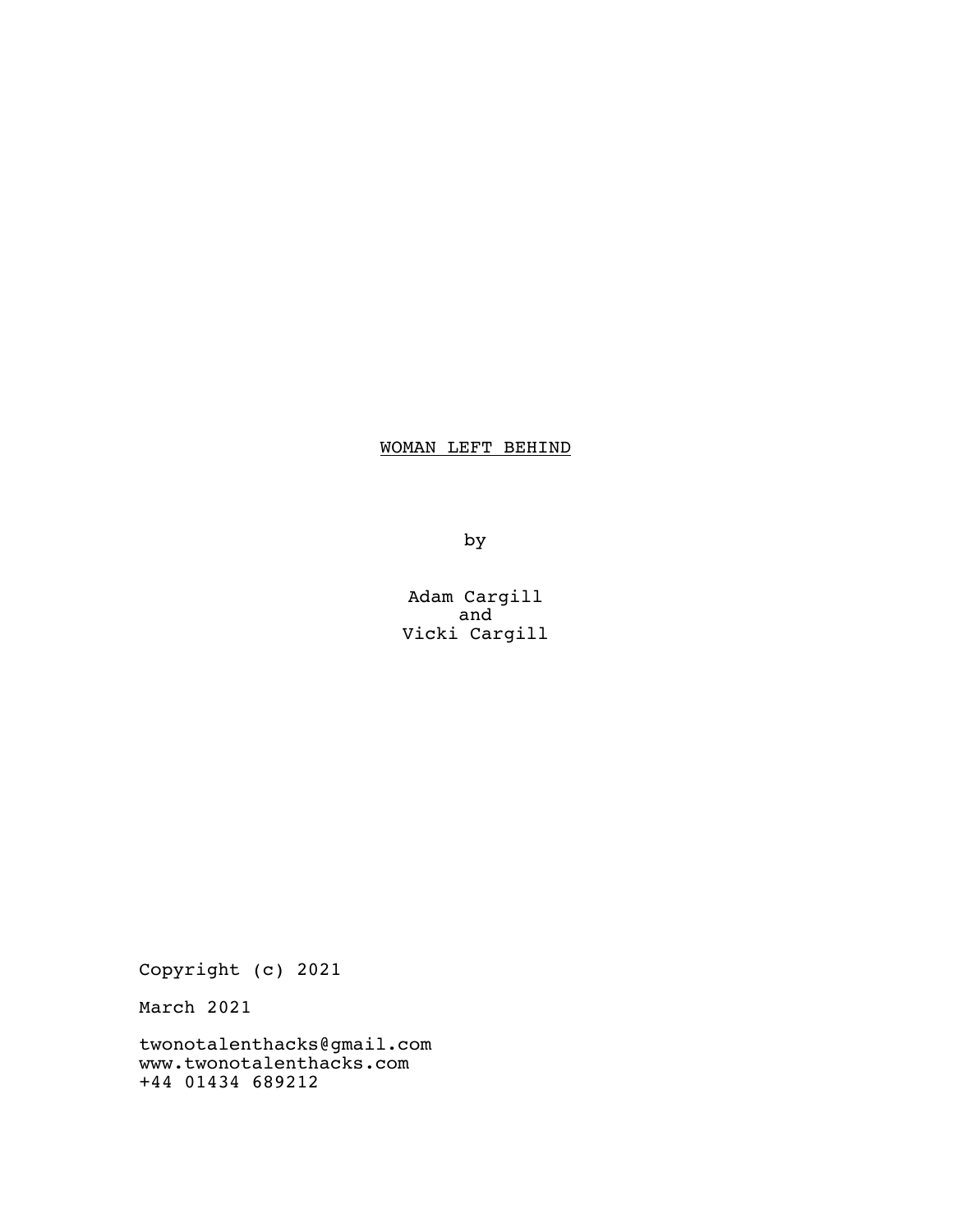### THE SCREEN IS BLACK

We hear the sound of a phone line, ringing. It is answered.

ELSIE ...just the week...He wanted to get away before Easter...it's bloody freezing - and now the government are saying we may go into some national lockdown..? I don't know. I just want to get home, but Thomas loves it here...You're joking! When does he ever?

### OVER BLACK

The sound of shoes on gravel, gradually getting louder. TITLE CARD (over black) - WOMAN LEFT BEHIND

# FADE IN:

### EXT. HOLIDAY COTTAGE CARPORT - MORNING

A woman takes a shopping bag from the boot of a car and places it on the ground next to her, on top of a large pile, and closes the boot. She is wearing a cable jumper, bobble hat and wellies. As she straightens up, we see her breath, and then her face. This is ELSIE, (72). She looks at the pile and sets her jaw. She reaches over and grabs the top 3 bags and hefts them up the path towards the door, which has a large wheelchair ramp. The bags clank as she struggles with them.

She limps around, off the path, towards the back door.

The cottage is stone and slate, with an overgrown fence and a rusted gate. The garden is wind-whipped, with mosses, heather and wild grass.

INT. HOLIDAY COTTAGE KITCHEN - DAY

ELSIE places the bags down on the counter next to an ancient, chipped teapot and a large flask. She rubs her hands together against the cold. She cocks her head, listening, then leans over and opens the door of an ancient Aga.

The pilot light is out.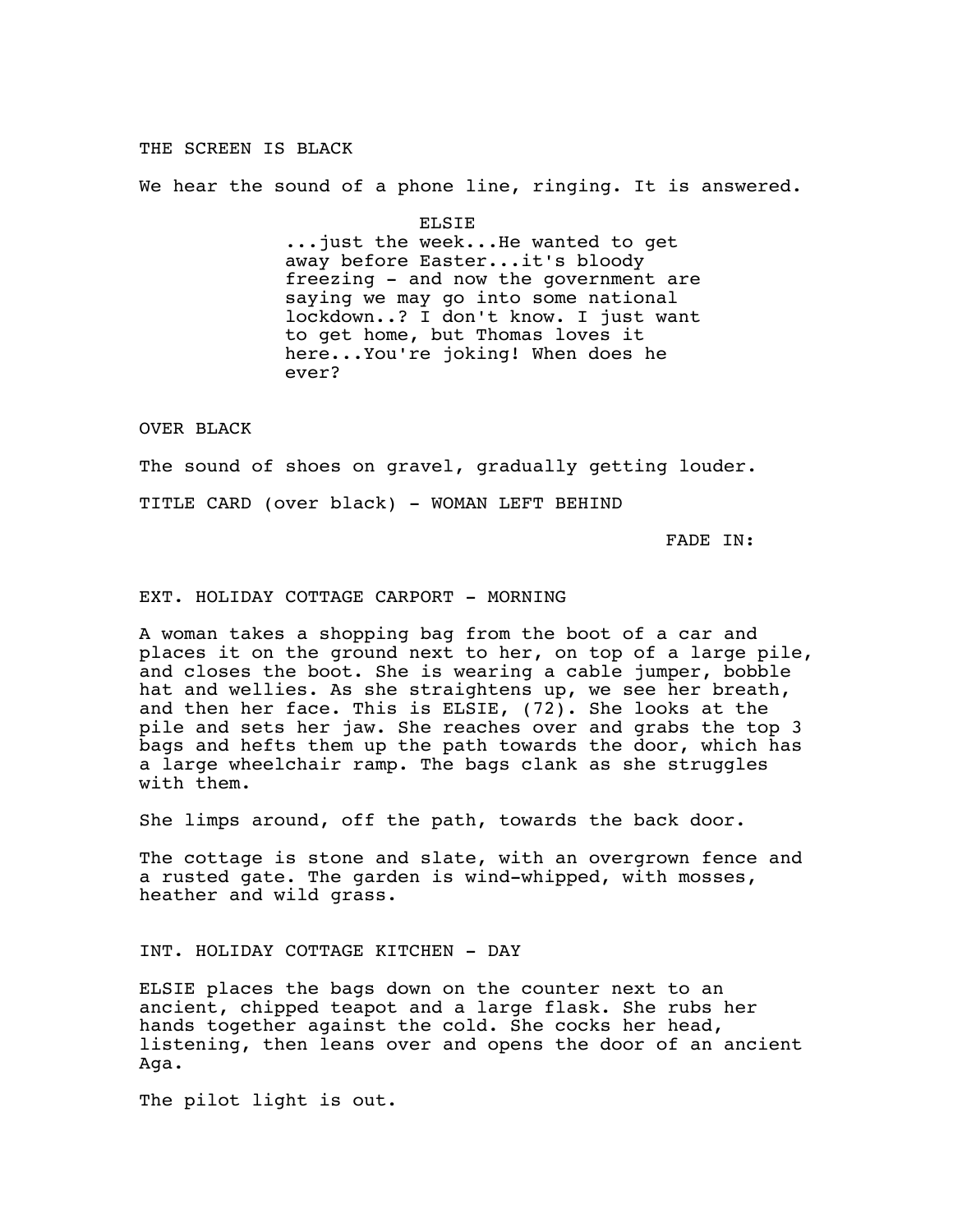She straightens up and turns around, opening a drawer. She retrieves a long handled match, strikes it, and re-lights the pilot.

> THOMAS (O.S.) Yer back! It's freezin' in here!

ELSIE calmly fills a kettle and places it on the Aga.

EXT. BEACHHEAD - LATE AFTERNOON

The beachhead is jagged and windswept. There is a sandy pathway leading to a viewpoint bench. It is currently deserted.

THOMAS (74), labours as he pushes himself along in a wheelchair. He is a big man, obviously once powerful, and does not look well. He has a short coat and a large RN scarf.

He is wheeling himself along towards a lighthouse. There are a few trawlers in the distance. As he nears the bench, he pulls up 10 feet short with a grunt and turns out to face the sea. The wind is getting up and blows with a steadily increasing ferocity.

THOMAS applies his brakes and sticks his arms straight out in front of him.

ELSIE, walking about 20 feet behind him, stops and looks at him. She is carrying a large blanket over her shoulder, as well as the flask and a shopping bag.

She places the bag down and approaches him, unfurling the blanket. With a practiced motion, she whips it across his lap. THOMAS lowers his arms, pinning it in place, and turns his hands up. ELSIE hands him the flask, trudges back, picks up the bag, and sits down on the bench, at the side farthest from THOMAS.

ELSIE reaches into the bag, removes a pack of cigarettes and lights one, taking a huge drag. Thomas glances at her but says nothing. He opens the flask and pours his tea.

The seagulls roar as they come back overhead.

# INT. HOLIDAY COTTAGE - NIGHT

In the kitchen, ELSIE stands at the counter, filling a weekly pill-box from a host of medicine bottles.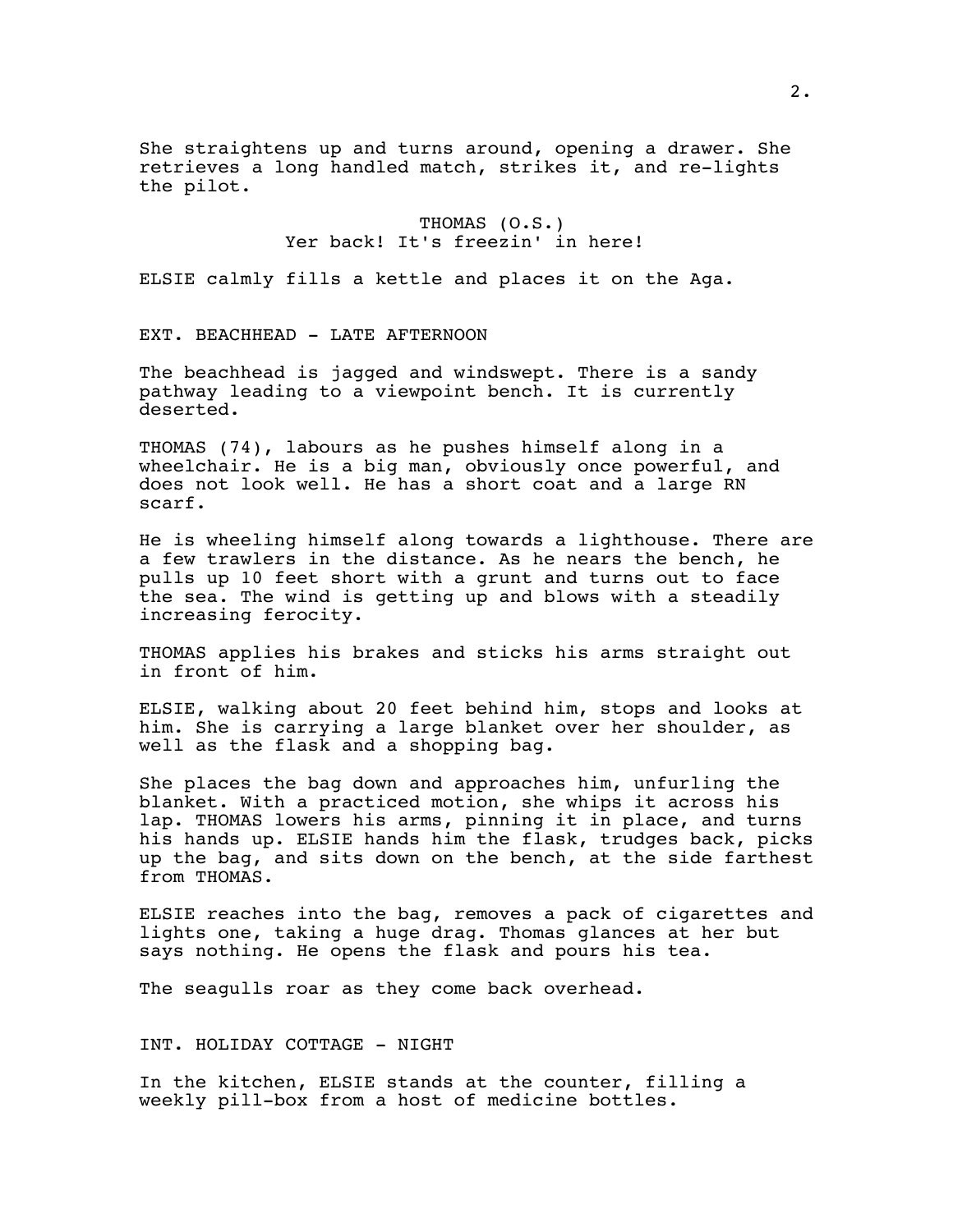From the lounge, we hear the television.

ELSIE drops pills in with rapidity bred from familiarity, until one of the bottles comes short. She frowns and looks at the other bottles, then shakes her head.

Next to the pills is a glass with an upper denture soaking. She glances at her watch and reaches in to the glass and retrieves them as her mobile phone rings. She dries her hands quickly and fumbles for the phone.

> THOMAS (O.S.) WHO IS THAT?! NEWS IS ON!

ELSIE grabs the phone and quickly walks out the back door, into the garden.

EXT. BACK GARDEN - NIGHT

ELSIE stands in the doorway, with the door almost closed. She winces at the cold, and half whispers into the phone.

> ELSIE Hello, dear! How are the...No, we are still here, why?

Her brow furrows.

ELSIE (cont'd) What lockdown? What does that mean? Well, then we'll go tomorrow morning...

THOMAS (O.S.) Lockdown? Elsie! ELSIE!

EXT. HOLIDAY COTTAGE CARPORT - MORNING

THOMAS sits in the front passenger seat of the car, listening to the news on the radio. ELSIE has the boot open, and is struggling to get the wheelchair into the back of the car. She finally shoves hard and we hear something metallic snap with a sharp twang.

**ELSIE** 

Shit.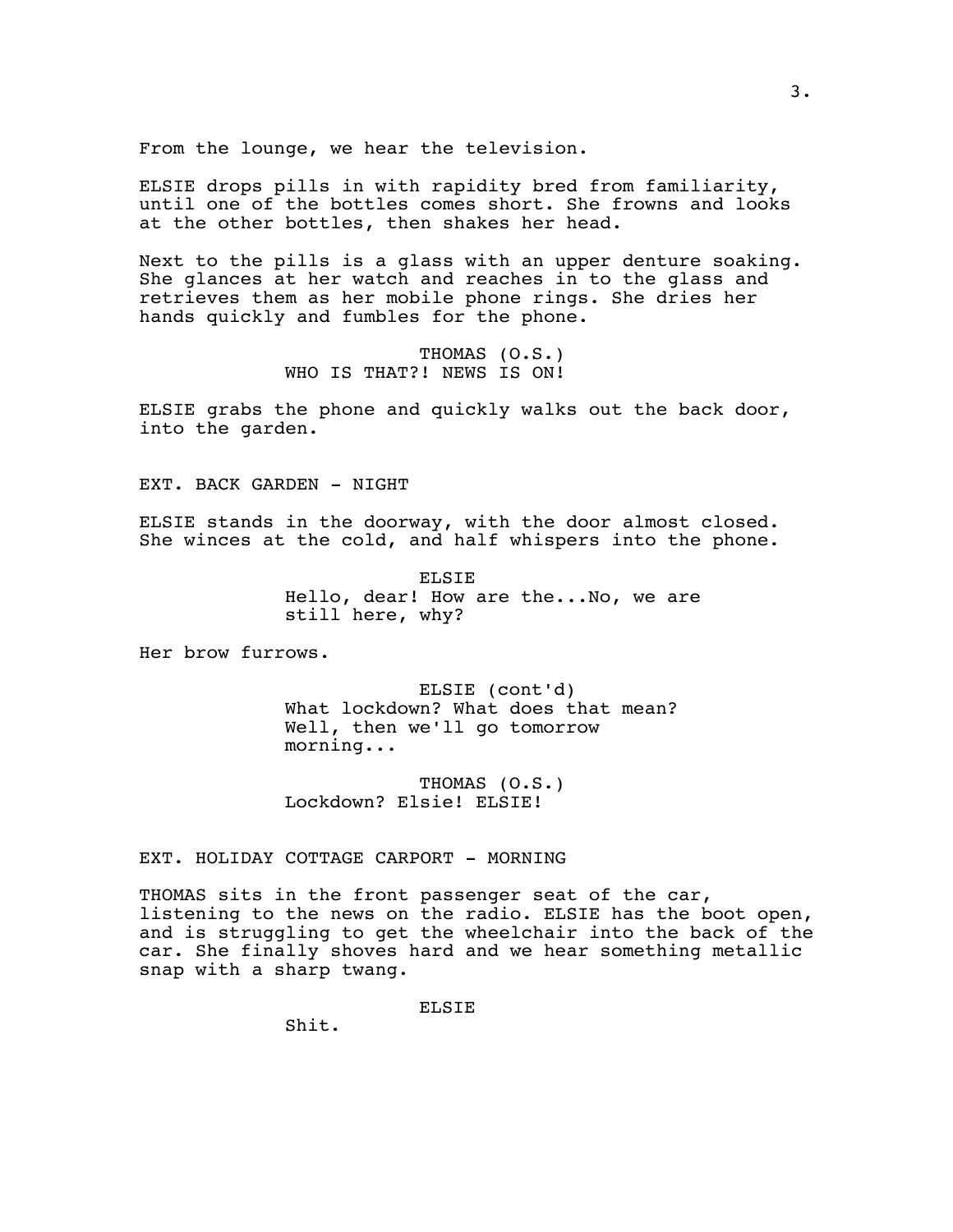EXT. SINGLE CARRIAGEWAY - MORNING

The CAR rolls along the road, pulling up to the Kirkwall Orkney Ferry Terminal. There is no ferry. There are no other passengers. A large sign proclaims "Ferry Suspended Due To Lockdown."

There is a police car with a single OFFICER, who gets out and walks over to the car, towards ELSIE's window. She fastens a facemask into place as she walks.

ELSIE lowers the window, and THOMAS leans across her and grunts. The OFFICER addresses Elsie with her eyes.

EXT. SINGLE CARRIAGEWAY - MORNING

The CAR travels back to the cottage.

EXT. HOLIDAY COTTAGE CARPORT - MORNING

The wheelchair lies in a broken heap in front of THOMAS' open car door.

Both of them stare at it.

EXT. HOLIDAY COTTAGE - LATE MORNING

The gravel path is wildly disturbed all the way along. Near the front door of the cottage, THOMAS sits on one of the kitchen chairs, with another one beside him on the path. ELSIE grunts as she lifts the chair, moves it around, and places it next to THOMAS, nearer the cottage door.

She plants it, then pushes it down firmly, making sure it will not rock or slide.

She walks in front of THOMAS and puts her arms out. THOMAS takes her arms and both of them quickly jerk him sideways onto the next chair, which tips a little before settling back in.

THOMAS looks at how far they still have to go and grimaces, then pulls his legs back in front of himself. He is panting with the effort.

ELSIE grimly walks around and picks up the empty chair and moves it closer to the cottage.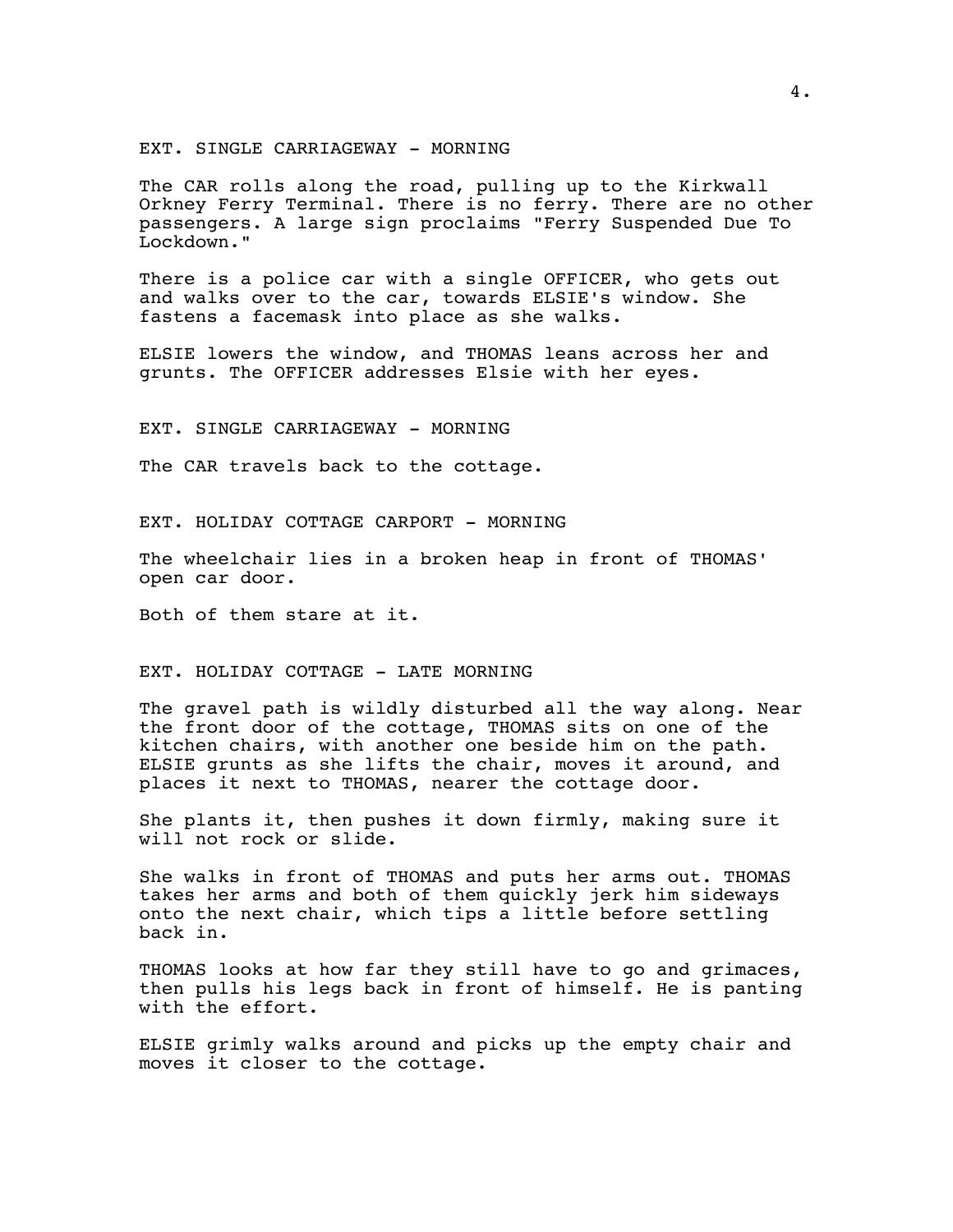INT. HOLIDAY COTTAGE - DUSK

THOMAS is asleep in his chair, the TV on the news, volume high. His dentures sit in a glass next to him on the table.

ELSIE picks up her phone and moves to the kitchen. She clicks to connect.

> ELSIE Hannah? We're still here. No, the ferry is off. I know. I know! Hannah, enough. Your father wanted to go, and how were we meant to know...

ELSIE looks back into the lounge, then walks over to the back door, opens it slightly, and lights a cigarette.

EXT. HOLIDAY COTTAGE - AFTERNOON

The sky is grey, cold and the wind is whipping. ELSIE walks out and gets into the car and drives off.

EXT. SINGLE CARRIAGEWAY - AFTERNOON

The car drives along, towards the town.

EXT. CHEMIST SHOP - AFTERNOON

The car is parked outside. There is a large sign on the door: CLOSED UNTIL FURTHER NOTICE.

ELSIE stares in disbelief.

EXT. SINGLE CARRIAGEWAY - LATE AFTERNOON

The car travels back to the cottage. The wind is ferocious.

INT. HOLIDAY COTTAGE - DAY

ELSIE opens the back door. We hear snoring. She places her bag down on the counter, and creeps to the living room.

THOMAS is asleep in the chair, head back, remote control still gripped tightly in his hand.

On the table next to him is a small, untouched glass of water and a small pile of pills.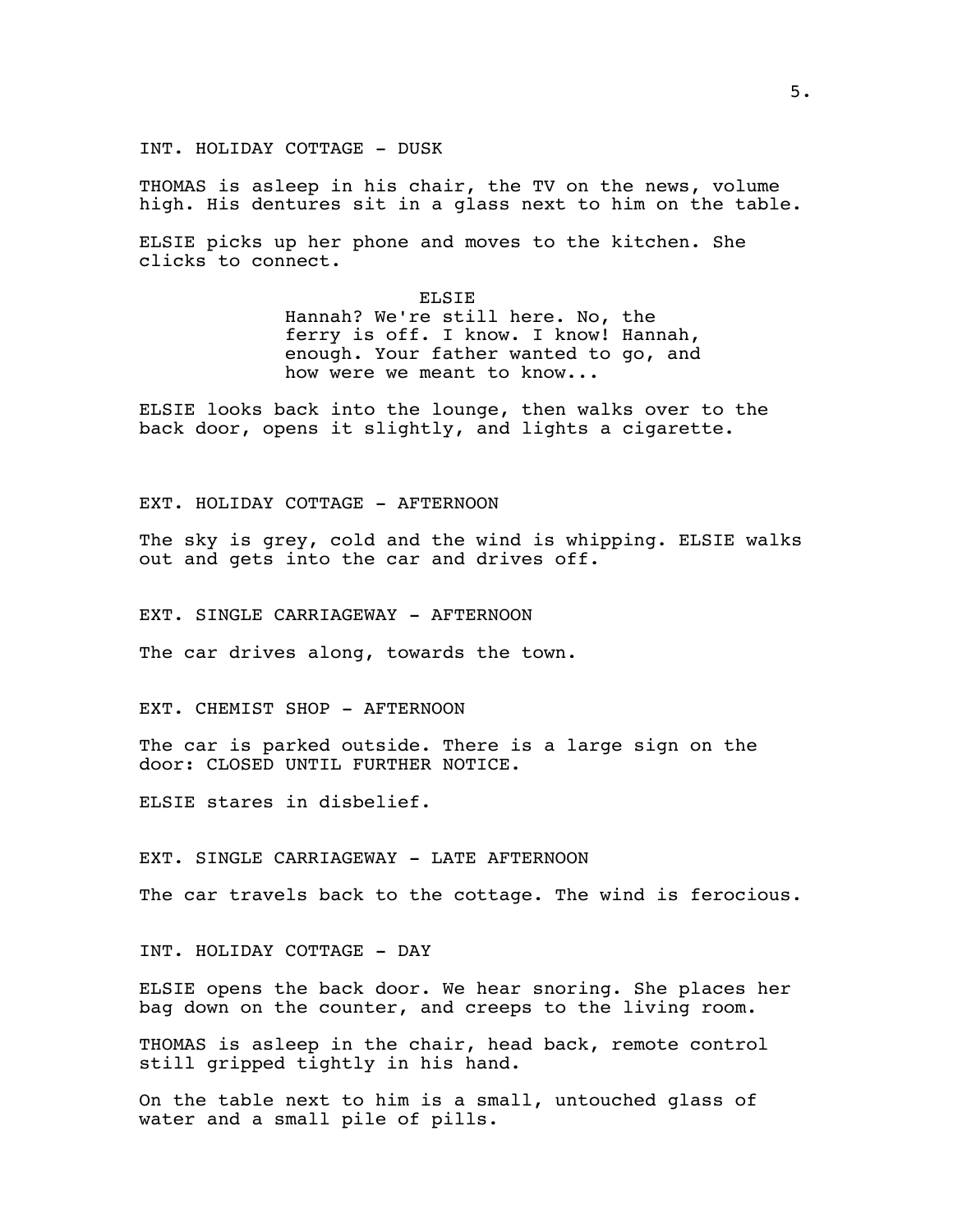EXT. - BEACHHEAD - LATE AFTERNOON

The car is parked, with all its windows down. Thomas sits in the front, under his blanket, with his flask of tea.

ELSIE is off at the bench, sitting to one side, smoking. Her hand shakes as she brings the cigarette to her lips.

The car's horn honks, then again, then a last, long time.

She finishes the cigarette and makes her way back to the car.

INT. HOLIDAY COTTAGE - NIGHT

ELSIE is finishing the dishes. We hear a colossal thump from the living room, and a thin wail of pain.

ELSIE rushes in to find THOMAS in a heap on the floor, one leg trapped underneath him. ELSIE grabs him under the arms from behind and pulls. His legs straighten and both of them sit gasping. THOMAS looks drained, and grabs the arm of the chair, trying to pull himself back up and in.

ELSIE shakes her head and stands up, wearily, ready to help him. Her phone trills.

> THOMAS Ah, go an' get it!

Something about the way he said it. ELSIE leaves him on the floor and walks into the kitchen, grabbing the phone and her bag, heading for the door.

LATER

ELSIE sits in the living room, alone, the TV droning in the background. She is fast asleep.

On the table next to her are THOMAS'S pillbox, now empty, and a bunch of empty pill bottles.

There is a crack of thunder, and the TV flicks off.

EXT. HOLIDAY COTTAGE - MORNING

It is pouring with rain. The wind is horrible, and there is a rhythmic thumping.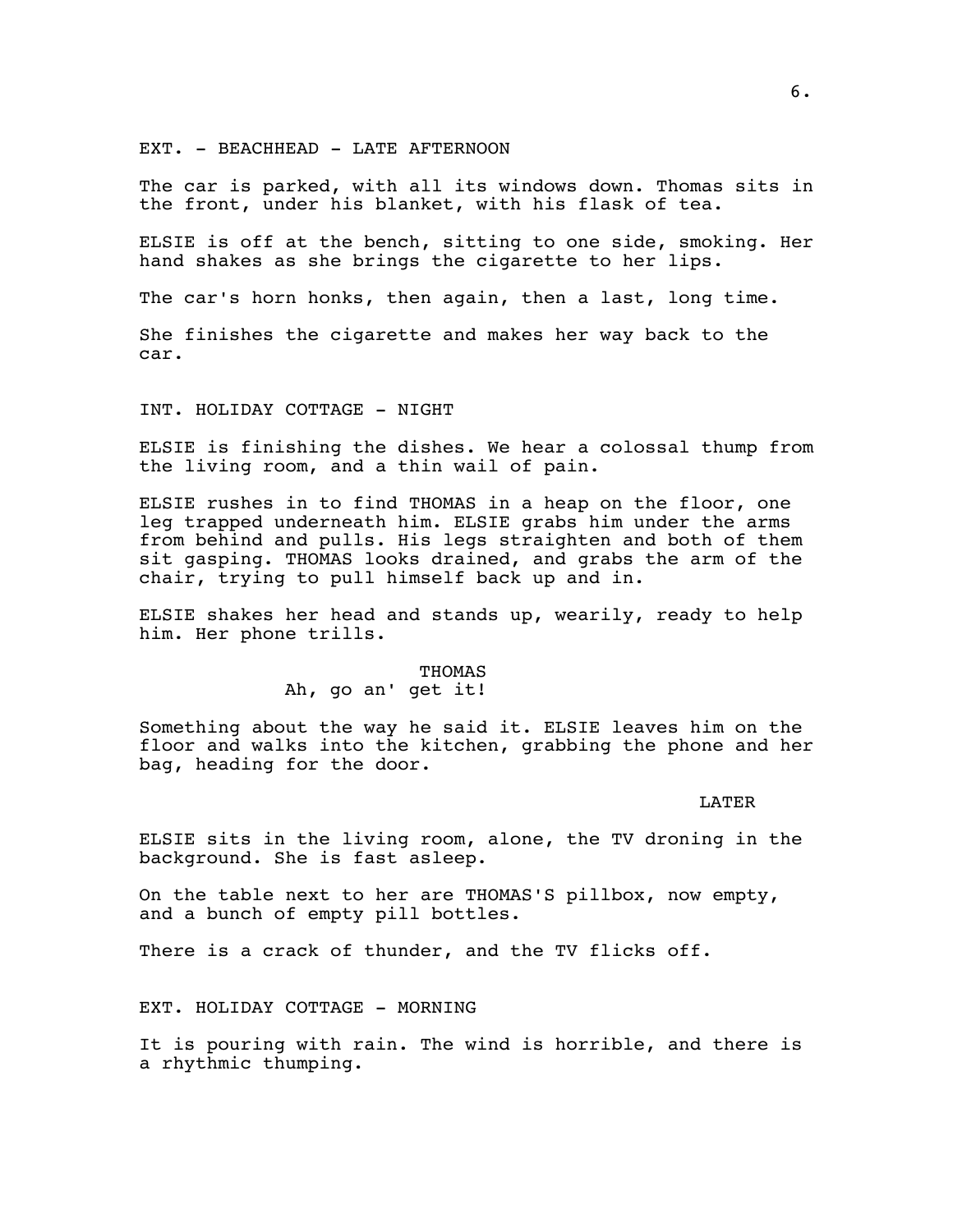#### INT. HOLIDAY COTTAGE - MORNING

ELSIE flicks the light switch grimly, with no effect.

THOMAS sits in his chair, staring towards the TV, clutching the remote. He looks grey and drawn.

There is a dull thumping, followed by a muffled smashing sound. THOMAS glances to the window and grunts.

EXT. HOLIDAY COTTAGE CARPORT - DAY

The rain pours down, the wind whips. ELSIE stares at the car. There are small hailstones on the ground near her, melting away.

The front and rear windscreens of the car are shattered. It is undriveable.

She takes out her phone, but has no bars. She dials 999.

Nothing.

She turns and walks back in the cottage.

INT. HOLIDAY COTTAGE - DAY

ELSIE walks in, shaking the rain off, and sees THOMAS sitting in his chair having a massive seizure. His eyes are open, but he fits rhythmically.

She runs over to him, cradling his head and trying to stabilize him.

### EXT. HOLIDAY COTTAGE CARPORT - DUSK

An AMBULANCE is parked outside, its back doors open. There is a gurney in the back. A man, in full PPE, jumps down from the back and closes the doors. The ambulance slowly drives off, in no hurry.

A BLACK SEDAN is parked nearby.

The car, with its shattered screens, has one door open. ELSIE sits in the car, cigarette clenched in her fist. She is "keeping it together" only with massive effort.

A MAN, wearing a dark suit, with a black facemask and white vinyl gloves, walks up to the car, carefully staying two metres from the door.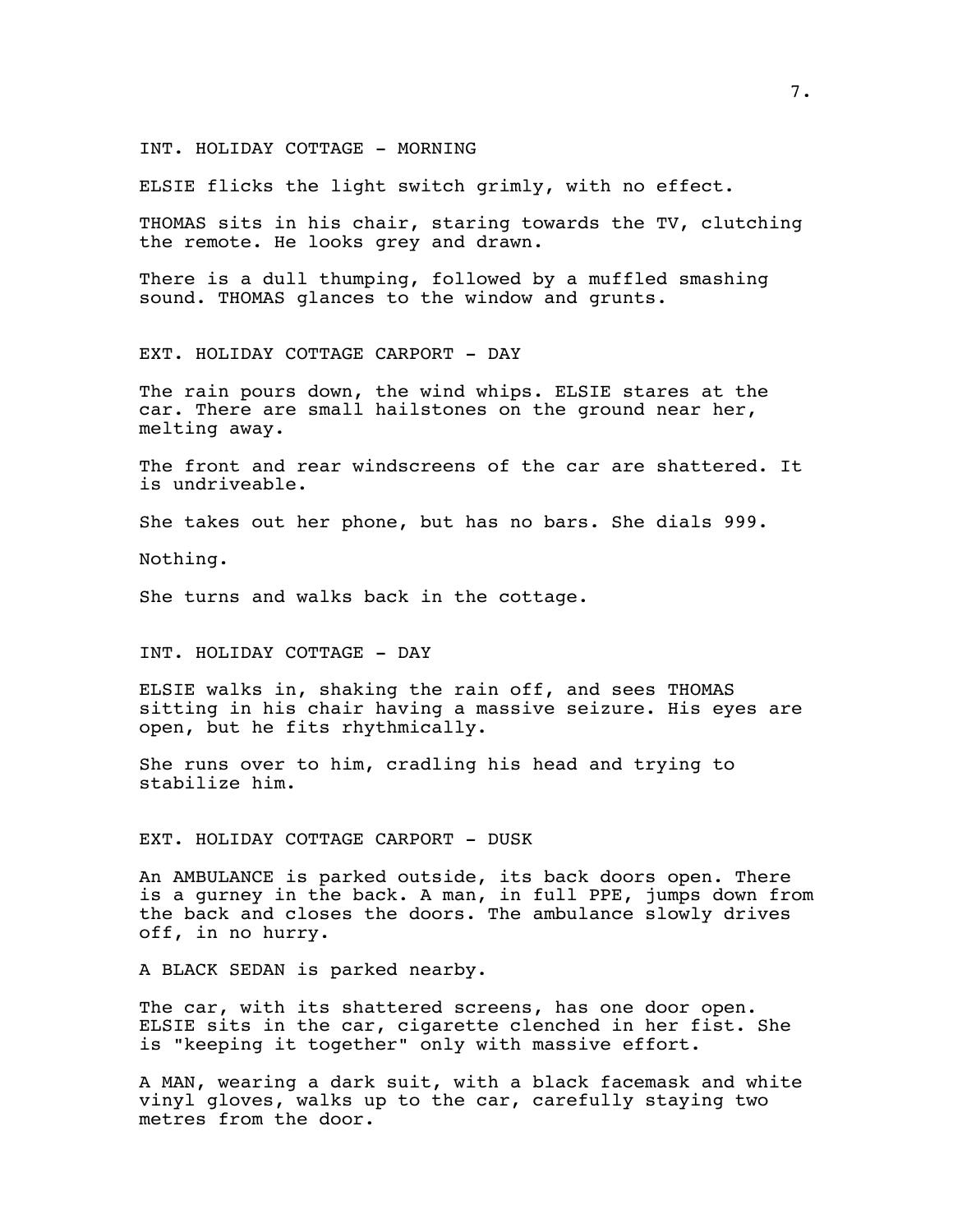He has a clear plastic folder in his hands. He places it on the bonnet of the car and nods at ELSIE.

He walks to the sedan and drives off.

ELSIE looks at the folder. It is filled with papers and two large, filled envelopes.

She stands up, takes the folder, and walks unsteadily toward the cottage.

### INT. HOLIDAY COTTAGE - NIGHT

ELSIE makes tea, automatically setting two cups out. She is glazed over as she pours milk in both, fills one cup and is about to pour the other when she stops and realises.

She looks at the folder on the counter. It is still unopened.

She puts the teapot down and takes the folder, opening it. The two envelopes slide out, one falling open. A silver watch is visible with a worn brown leather band. ELSIE smiles at it gently and picks it out. She looks at the faded inscription, "From Your Loving Elsie".

She looks at the other envelope with a frown. She feels around it, then tears it open. An object drops out. She stares at it.

### ELSIE

Oh God...

On the counter is Thomas's upper denture.

EXT. BEACHHEAD - DUSK

ELSIE sits at the bench, staring out to sea.

THOMAS'S blanket sits, folded neatly, on the bench next to her.

Her phone trills. She doesn't even flicker. When it stops ringing, she sighs and reaches into her pocket. She pulls out a pack of cigarettes. She opens it, then stares out to sea again.

A large ship emblazoned NORTHLINK FERRY hoves into view.

ELSIE nods slightly, turns her head to take in the view, draws a big breath, and pulls out a small envelope.